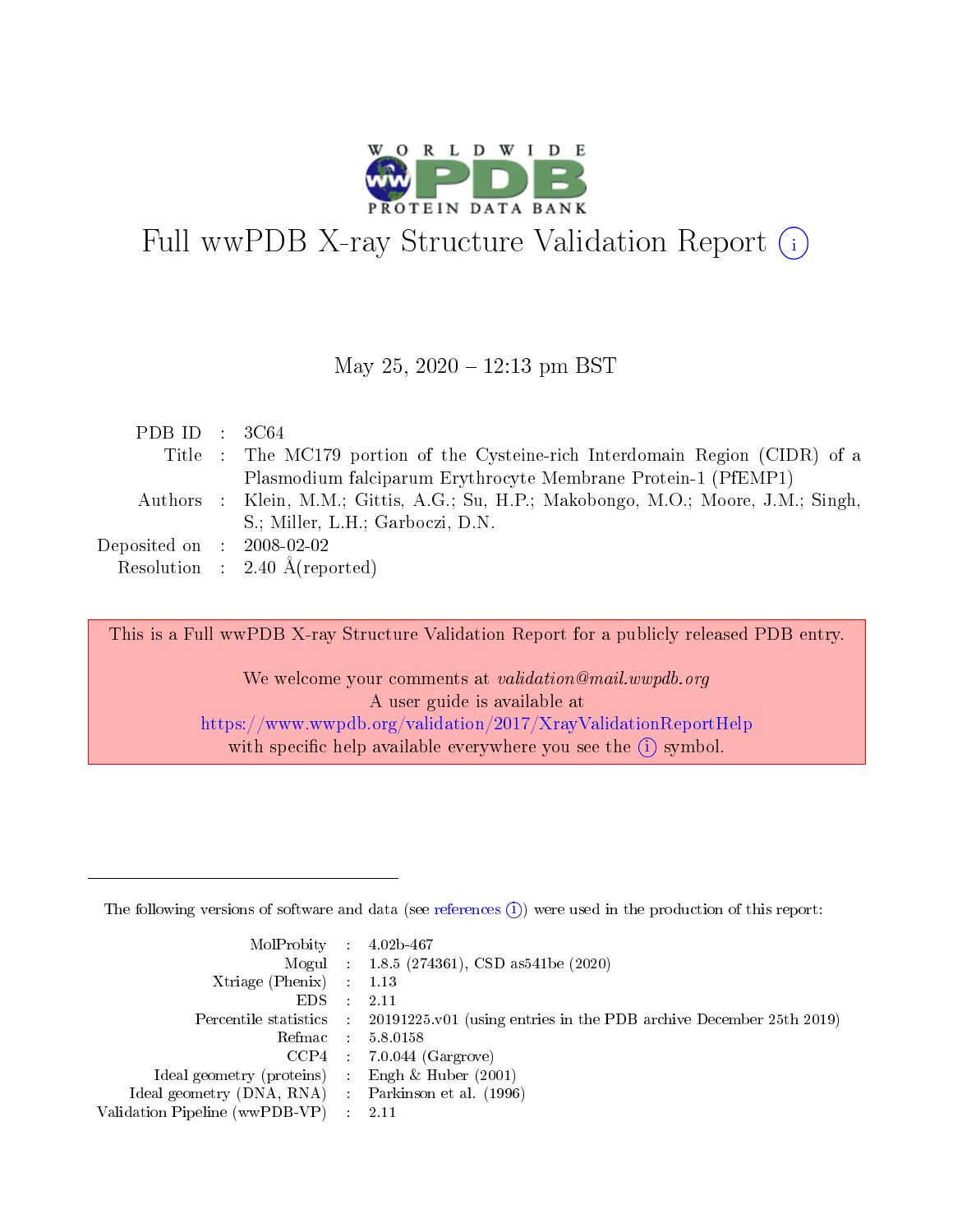# 1 [O](https://www.wwpdb.org/validation/2017/XrayValidationReportHelp#overall_quality)verall quality at a glance  $(i)$

The following experimental techniques were used to determine the structure: X-RAY DIFFRACTION

The reported resolution of this entry is 2.40 Å.

Percentile scores (ranging between 0-100) for global validation metrics of the entry are shown in the following graphic. The table shows the number of entries on which the scores are based.



| Metric                | Whole archive<br>$(\#\text{Entries})$ | Similar resolution<br>$(\#\text{Entries},\,\text{resolution}\,\,\text{range}(\textup{\AA}))$ |
|-----------------------|---------------------------------------|----------------------------------------------------------------------------------------------|
| $R_{free}$            | 130704                                | $3907(2.40-2.40)$                                                                            |
| Clashscore            | 141614                                | $4398(2.40-2.40)$                                                                            |
| Ramachandran outliers | 138981                                | $4318(2.40-2.40)$                                                                            |
| Sidechain outliers    | 138945                                | $4319(2.40-2.40)$                                                                            |
| RSRZ outliers         | 127900                                | $3811 (2.40 - 2.40)$                                                                         |

The table below summarises the geometric issues observed across the polymeric chains and their fit to the electron density. The red, orange, yellow and green segments on the lower bar indicate the fraction of residues that contain outliers for  $>=3, 2, 1$  and 0 types of geometric quality criteria respectively. A grey segment represents the fraction of residues that are not modelled. The numeric value for each fraction is indicated below the corresponding segment, with a dot representing fractions <=5% The upper red bar (where present) indicates the fraction of residues that have poor fit to the electron density. The numeric value is given above the bar.

| Mol | $\cap$ hain | Length         | Quality of chain |     |     |     |  |  |
|-----|-------------|----------------|------------------|-----|-----|-----|--|--|
| л.  | . .         | $\overline{2}$ | 8%<br>63%        | 19% | . . | 15% |  |  |

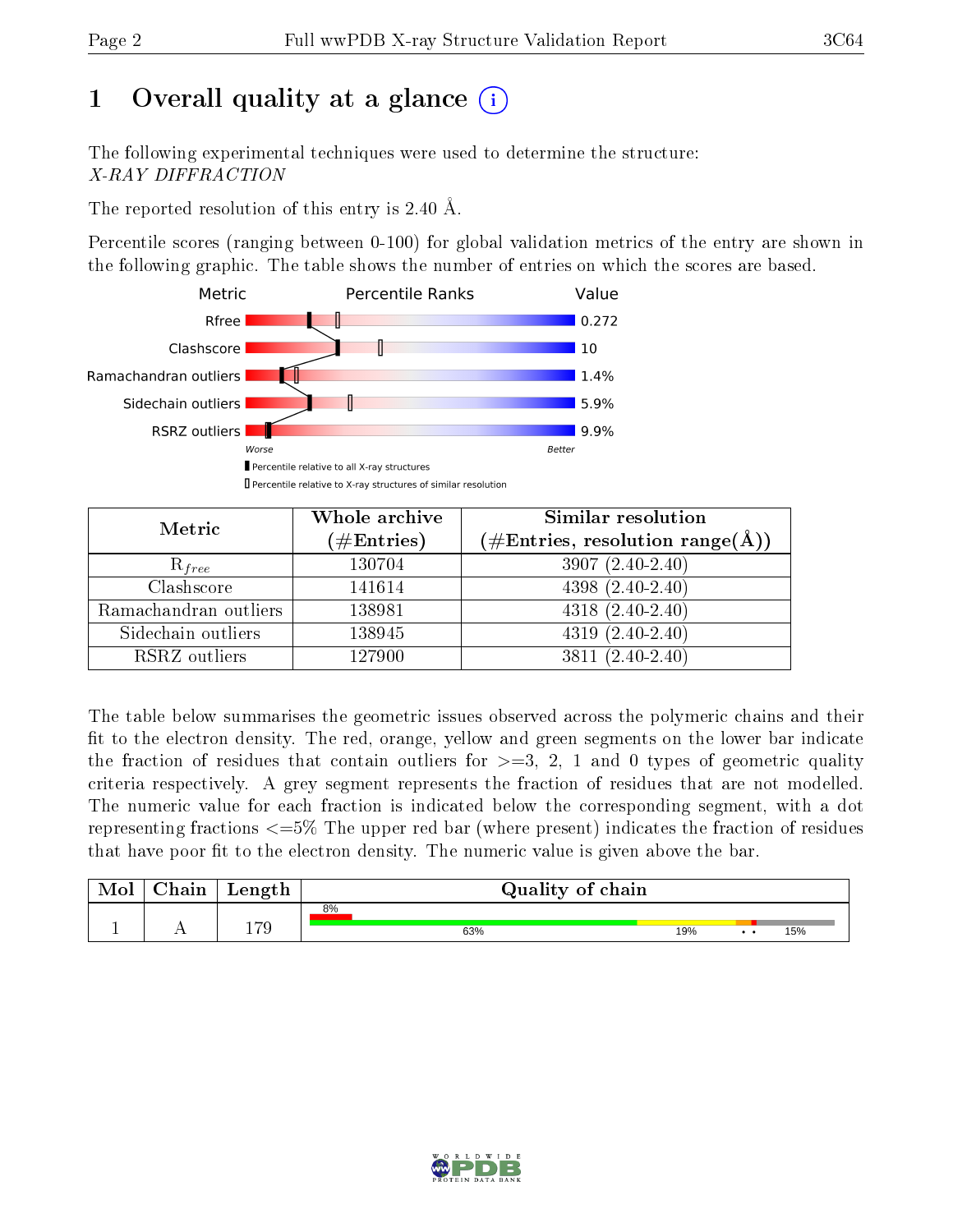# 2 Entry composition (i)

There are 4 unique types of molecules in this entry. The entry contains 1295 atoms, of which 0 are hydrogens and 0 are deuteriums.

In the tables below, the ZeroOcc column contains the number of atoms modelled with zero occupancy, the AltConf column contains the number of residues with at least one atom in alternate conformation and the Trace column contains the number of residues modelled with at most 2 atoms.

Molecule 1 is a protein called PfEMP1 variant 2 of strain MC.

| Mol | Chain | $\perp$ Residues | $\rm{Atoms}$         |     |  | $\text{ZeroOcc} \mid \text{AltConf} \mid \text{Trace}$ |  |  |  |
|-----|-------|------------------|----------------------|-----|--|--------------------------------------------------------|--|--|--|
|     |       | 152              | $\rm{Total}$<br>1258 | 806 |  | 234                                                    |  |  |  |

Molecule 2 is CHLORIDE ION (three-letter code: CL) (formula: Cl).

| Mol - | $\sqrt{\frac{1}{1}}$ Chain   Residues <sup>1</sup> | Atoms   | $\mathsf{ZeroOcc} \mid \mathsf{AltConf} \mid$ |  |
|-------|----------------------------------------------------|---------|-----------------------------------------------|--|
|       |                                                    | fotal ' |                                               |  |

• Molecule 3 is TETRAETHYLENE GLYCOL (three-letter code: PG4) (formula:  $C_8H_{18}O_5$ ).



| Mol | Chain   Residues ' | Atoms                                                   |  |  | $ZeroOcc \mid AltConf$ |  |
|-----|--------------------|---------------------------------------------------------|--|--|------------------------|--|
|     |                    | $\begin{bmatrix} \text{Total} & \text{C} \end{bmatrix}$ |  |  |                        |  |

• Molecule 4 is water.

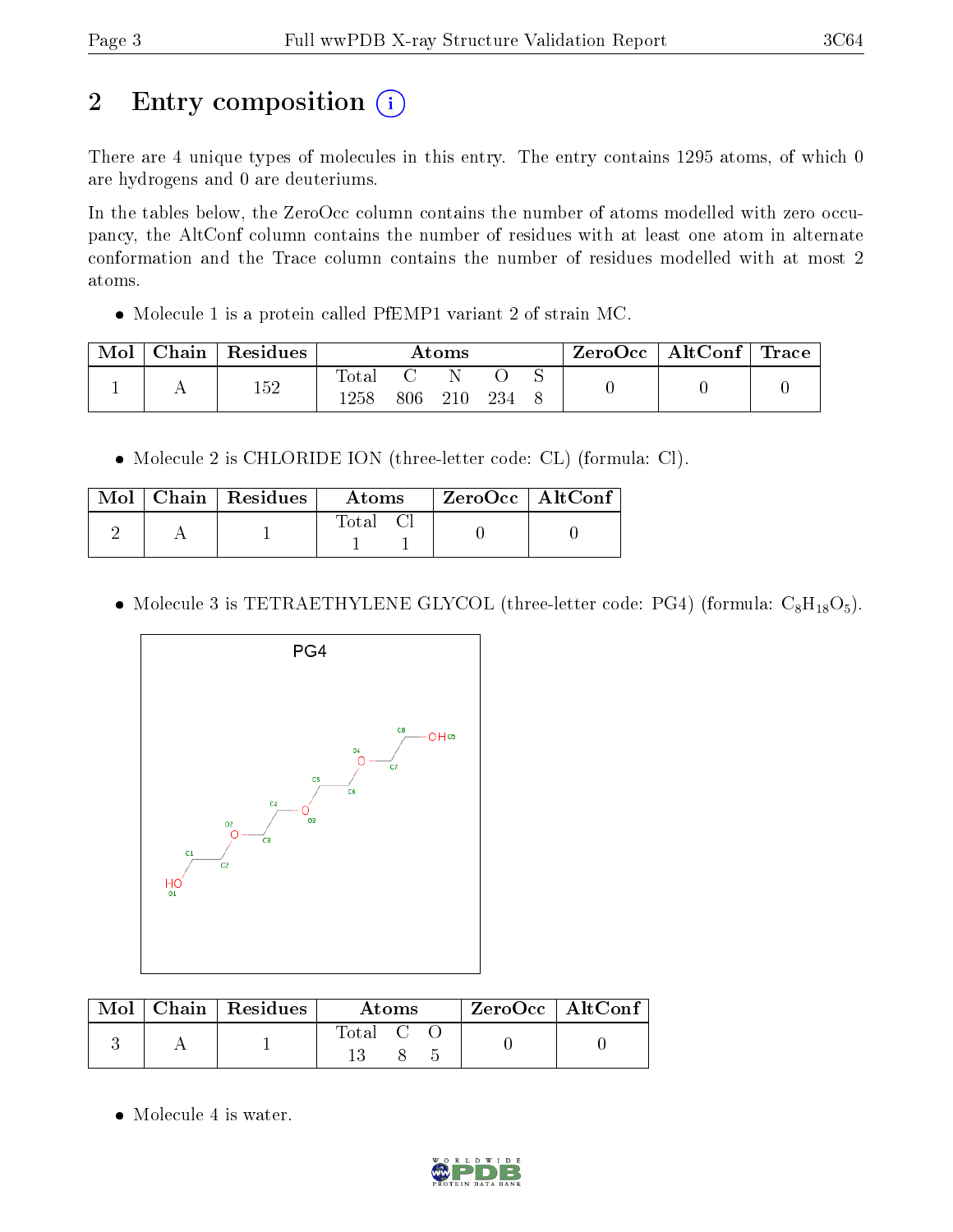|  | $Mol$   Chain   Residues | Atoms | $ZeroOcc \mid AltConf \mid$ |  |
|--|--------------------------|-------|-----------------------------|--|
|  |                          | Total |                             |  |

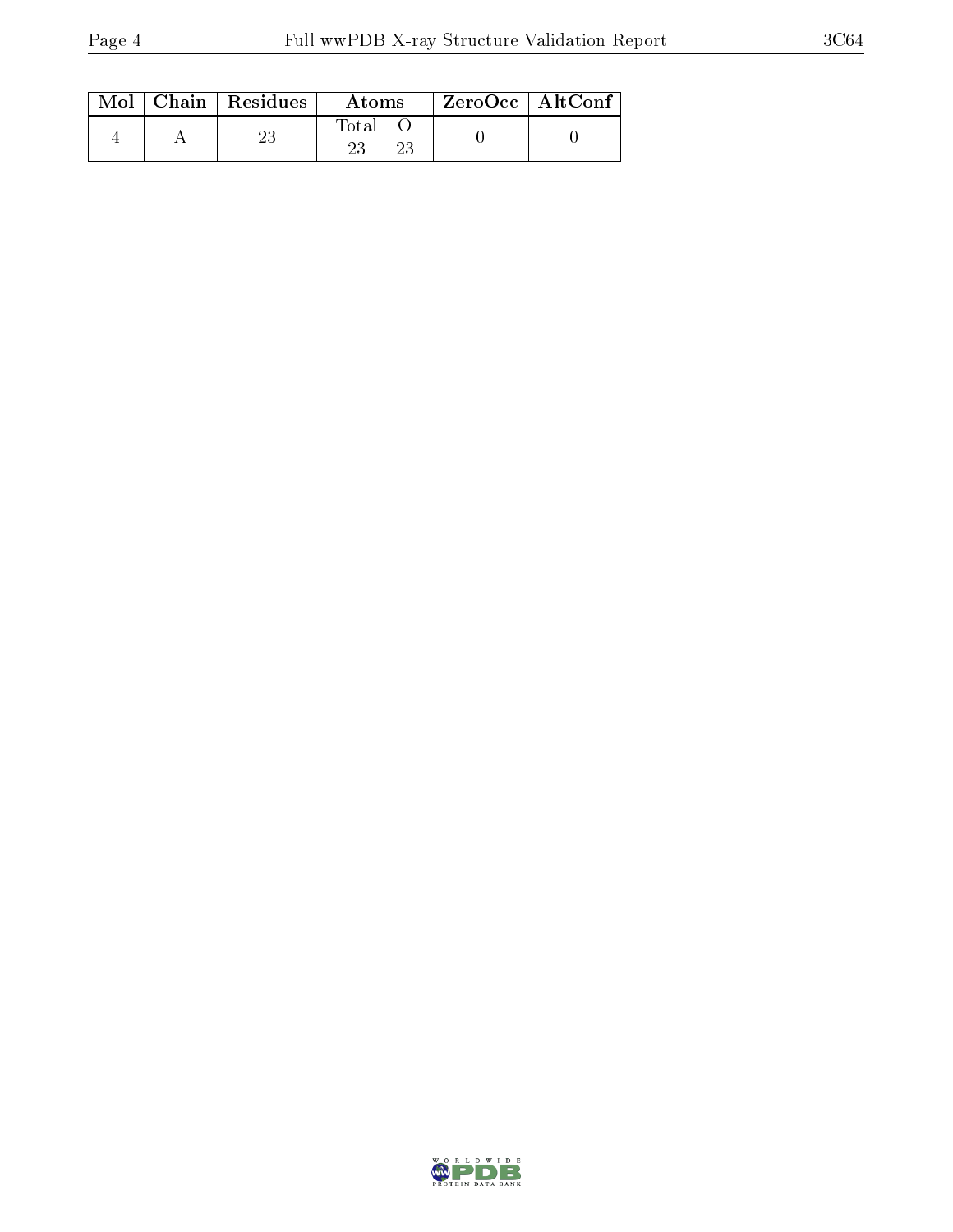# 3 Residue-property plots  $(i)$

These plots are drawn for all protein, RNA and DNA chains in the entry. The first graphic for a chain summarises the proportions of the various outlier classes displayed in the second graphic. The second graphic shows the sequence view annotated by issues in geometry and electron density. Residues are color-coded according to the number of geometric quality criteria for which they contain at least one outlier: green  $= 0$ , yellow  $= 1$ , orange  $= 2$  and red  $= 3$  or more. A red dot above a residue indicates a poor fit to the electron density (RSRZ  $> 2$ ). Stretches of 2 or more consecutive residues without any outlier are shown as a green connector. Residues present in the sample, but not in the model, are shown in grey.

• Molecule 1: PfEMP1 variant 2 of strain MC



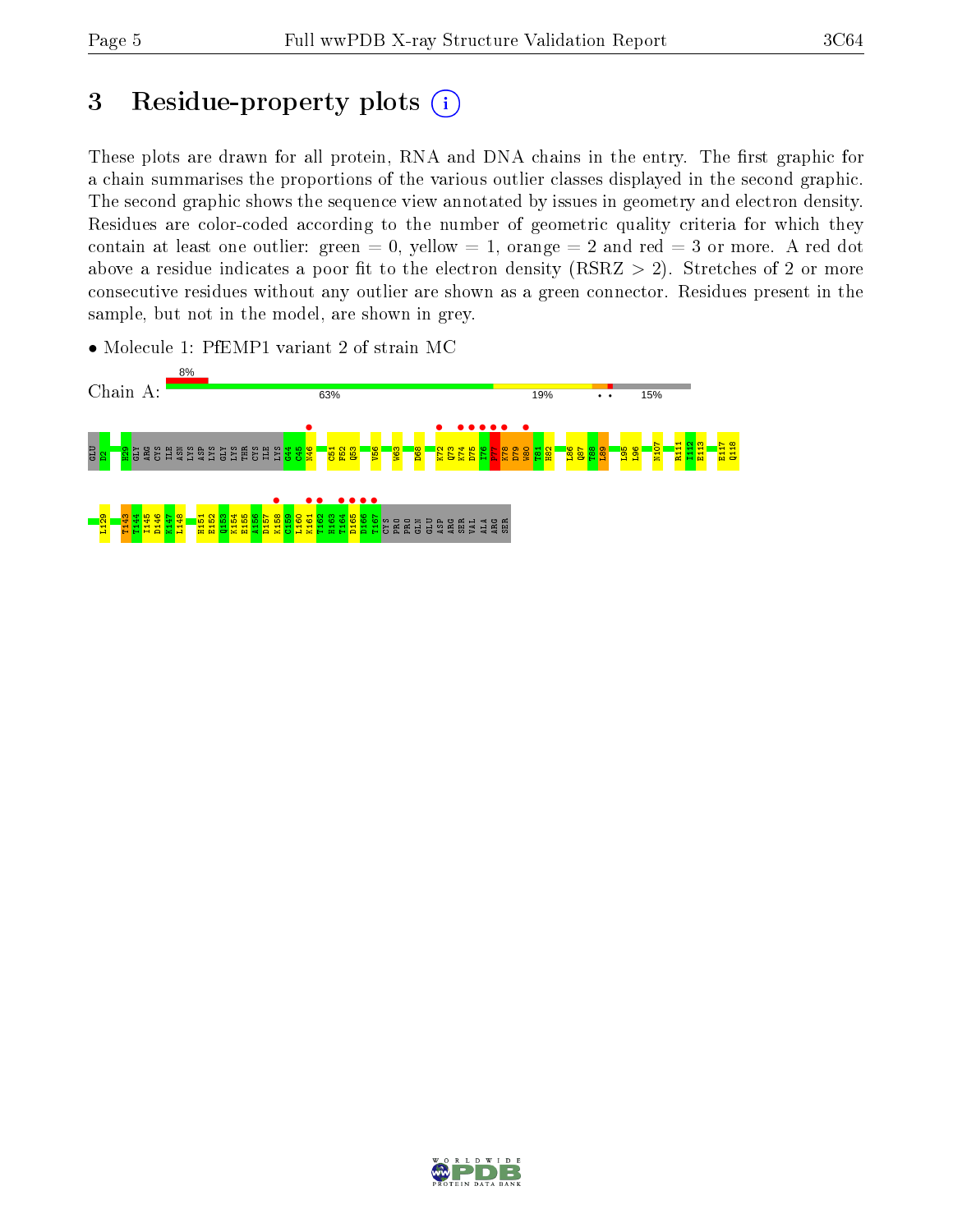## 4 Data and refinement statistics  $(i)$

| Property                                                                | Value                                                    | Source     |
|-------------------------------------------------------------------------|----------------------------------------------------------|------------|
| Space group                                                             | $\overline{P_6522}$                                      | Depositor  |
| Cell constants                                                          | $93.31\text{\AA}$ $85.71\text{\AA}$<br>$93.31\text{\AA}$ | Depositor  |
| a, b, c, $\alpha$ , $\beta$ , $\gamma$                                  | $90.00^{\circ}$ $90.00^{\circ}$ $120.00^{\circ}$         |            |
| Resolution $(A)$                                                        | 20.00<br>$-2.40$                                         | Depositor  |
|                                                                         | $40.98 = 2.40$                                           | <b>EDS</b> |
| % Data completeness                                                     | $99.9(20.00-2.40)$                                       | Depositor  |
| (in resolution range)                                                   | 99.9 (40.98-2.40)                                        | <b>EDS</b> |
| $R_{merge}$                                                             | 0.13                                                     | Depositor  |
| $\mathrm{R}_{sym}$                                                      | (Not available)                                          | Depositor  |
| $\langle I/\sigma(I) \rangle^{-1}$                                      | $5.92$ (at 2.39Å)                                        | Xtriage    |
| Refinement program                                                      | <b>CNS 1.1</b>                                           | Depositor  |
| $R, R_{free}$                                                           | $0.246$ ,<br>0.289                                       | Depositor  |
|                                                                         | 0.239,<br>0.272                                          | DCC        |
| $\mathcal{R}_{free}$ test set                                           | 751 reflections $(8.28\%)$                               | wwPDB-VP   |
| Wilson B-factor $(A^2)$                                                 | 30.0                                                     | Xtriage    |
| Anisotropy                                                              | 0.147                                                    | Xtriage    |
| Bulk solvent $k_{sol}(\mathrm{e}/\mathrm{A}^3),\,B_{sol}(\mathrm{A}^2)$ | $0.33$ , 42.8                                            | <b>EDS</b> |
| L-test for twinning <sup>2</sup>                                        | $< L >$ = 0.39, $< L^2 >$ = 0.21                         | Xtriage    |
| Estimated twinning fraction                                             | No twinning to report.                                   | Xtriage    |
| $F_o, F_c$ correlation                                                  | 0.91                                                     | <b>EDS</b> |
| Total number of atoms                                                   | 1295                                                     | wwPDB-VP   |
| Average B, all atoms $(A^2)$                                            | 40.0                                                     | wwPDB-VP   |

Xtriage's analysis on translational NCS is as follows: The largest off-origin peak in the Patterson function is  $5.68\%$  of the height of the origin peak. No significant pseudotranslation is detected.

<sup>&</sup>lt;sup>2</sup>Theoretical values of  $\langle |L| \rangle$ ,  $\langle L^2 \rangle$  for acentric reflections are 0.5, 0.333 respectively for untwinned datasets, and 0.375, 0.2 for perfectly twinned datasets.



<span id="page-5-1"></span><span id="page-5-0"></span><sup>1</sup> Intensities estimated from amplitudes.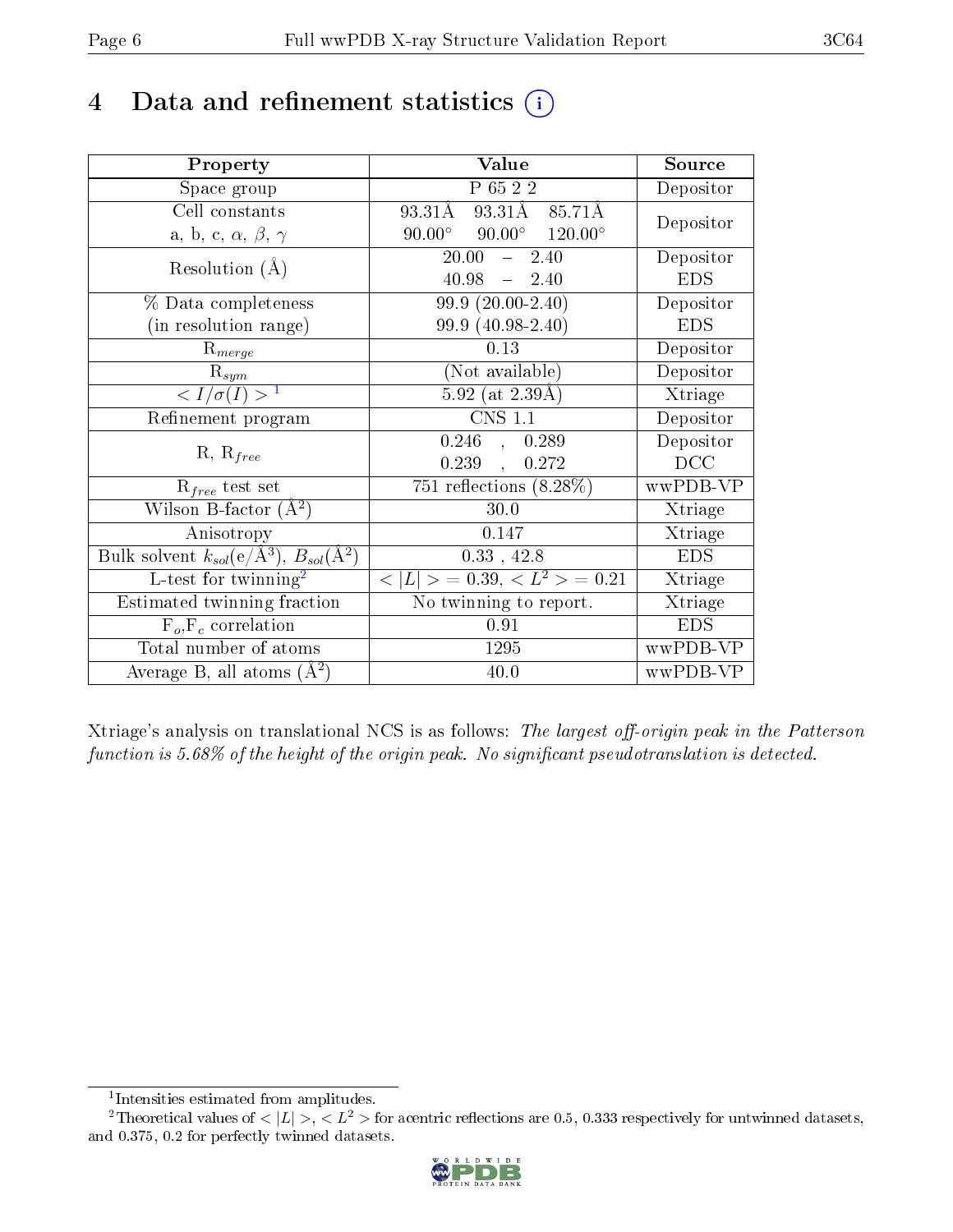# 5 Model quality  $(i)$

### 5.1 Standard geometry  $(i)$

Bond lengths and bond angles in the following residue types are not validated in this section: PG4, CL

The Z score for a bond length (or angle) is the number of standard deviations the observed value is removed from the expected value. A bond length (or angle) with  $|Z| > 5$  is considered an outlier worth inspection. RMSZ is the root-mean-square of all Z scores of the bond lengths (or angles).

| $Mol$   Chain |      | Bond lengths                     | Bond angles |                    |  |
|---------------|------|----------------------------------|-------------|--------------------|--|
|               |      | RMSZ $\mid \#  Z  > 5 \mid$ RMSZ |             | $\# Z  > 5$        |  |
|               | 0.38 | 0/1285                           | 0.70        | $3/1726$ $(0.2\%)$ |  |

There are no bond length outliers.

All (3) bond angle outliers are listed below:

| Mol | Chain | $\operatorname{Res}$ | $\mid$ Type | Atoms     |          | Observed $(°)$ | Ideal $(^\circ)$ |
|-----|-------|----------------------|-------------|-----------|----------|----------------|------------------|
|     |       |                      | PRO         | $CA-N-CD$ | $-11.46$ | 95.45          | 111 50           |
|     |       |                      | LA          | $CB-CA-C$ | $-7.04$  | 96.31          | 110.40           |
|     |       |                      |             | N-CA-C    | 6.65     | 128.94         | 111 OC           |

There are no chirality outliers.

There are no planarity outliers.

### 5.2 Too-close contacts (i)

In the following table, the Non-H and H(model) columns list the number of non-hydrogen atoms and hydrogen atoms in the chain respectively. The H(added) column lists the number of hydrogen atoms added and optimized by MolProbity. The Clashes column lists the number of clashes within the asymmetric unit, whereas Symm-Clashes lists symmetry related clashes.

|  |      |       |    | Mol   Chain   Non-H   $H(model)$   $H(added)$   Clashes   Symm-Clashes |
|--|------|-------|----|------------------------------------------------------------------------|
|  | 1258 | 1235  | 25 |                                                                        |
|  |      |       |    |                                                                        |
|  |      |       |    |                                                                        |
|  |      |       |    |                                                                        |
|  | -295 | 1 253 |    |                                                                        |

The all-atom clashscore is defined as the number of clashes found per 1000 atoms (including hydrogen atoms). The all-atom clashscore for this structure is 10.

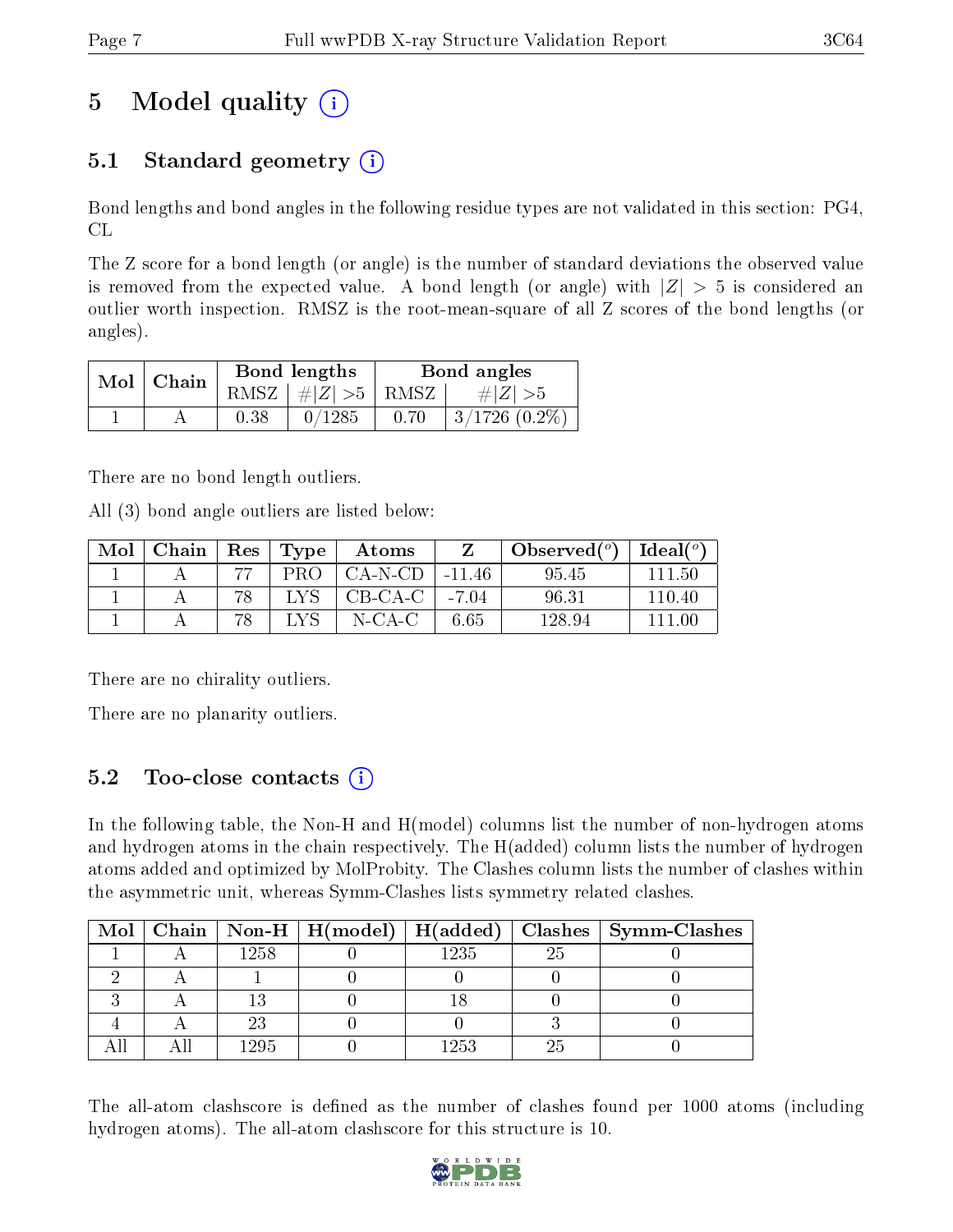|                   |                             | Interatomic      | Clash         |
|-------------------|-----------------------------|------------------|---------------|
| Atom-1            | Atom-2                      | distance $(\AA)$ | overlap $(A)$ |
| 1:A:74:LYS:HG3    | 4:A:216:HOH:0               | 1.76             | 0.85          |
| 1: A:143:THR:HG22 | 1:A:146:ASP:H               | 1.43             | 0.81          |
| 1:A:148:LEU:O     | 1:A:152:GLU:HG2             | 1.86             | 0.75          |
| 1: A:68:ASP:O     | 1: A:72: LYS: HG3           | 1.89             | 0.72          |
| 1: A:78: LYS:O    | 1:A:79:ASP:HB2              | 1.93             | 0.69          |
| 1:A:52:PHE:O      | 1: A:56: VAL:HG23           | 1.98             | 0.64          |
| 1: A:89: LEU:HB3  | 1:A:129:LEU:HD21            | 1.80             | 0.62          |
| 1: A: 113: GLU: O | 1:A:117:GLU:HG3             | 2.02             | 0.60          |
| 1: A:151: HIS:O   | 1: A: 155: GLU: HG2         | 2.02             | 0.59          |
| 1: A:63:TRP:HZ2   | 1: A:143:THR:HG21           | 1.69             | $0.56\,$      |
| 1:A:46:ASN:HB3    | 1:A:165:ASP:HB2             | 1.87             | 0.55          |
| 1:A:74:LYS:CG     | 4:A:216:HOH:O               | 2.44             | 0.54          |
| 1:A:157:ASP:O     | 1: A:161:LYS:HG3            | 2.07             | 0.54          |
| 1:A:154:LYS:O     | 1: A: 158: LYS: HG3         | 2.08             | 0.54          |
| 1:A:143:THR:HG23  | 1:A:145:ILE:H               | 1.74             | 0.53          |
| 1: A:63:TRP:CZ2   | 1: A:143:THR:HG21           | 2.46             | 0.51          |
| 1:A:74:LYS:HG2    | 1:A:74:LYS:O                | 2.12             | 0.49          |
| 1:A:107:ASN:O     | 1:A:111:ARG:HG3             | 2.14             | 0.47          |
| 1: A:53: GLN:OE1  | 1: A: 160: LEU: HD11        | 2.17             | 0.45          |
| 1: A:75:ASP:O     | 1:A:77:PRO:HD3              | 2.17             | 0.44          |
| 1: A:82: HIS:O    | 1: A:86:LEU:HG              | 2.19             | 0.43          |
| 1:A:74:LYS:CD     | 4:A:216:HOH:O               | 2.68             | 0.42          |
| 1:A:79:ASP:O      | 1: A:80:TRP:HB3             | 2.19             | 0.42          |
| 1:A:73:GLN:HA     | 1:A:73:GLN:OE1              | 2.21             | 0.41          |
| 1:A:79:ASP:HB3    | $1:A:82:HIS:H\overline{B3}$ | 2.03             | 0.40          |

All (25) close contacts within the same asymmetric unit are listed below, sorted by their clash magnitude.

There are no symmetry-related clashes.

### 5.3 Torsion angles (i)

#### 5.3.1 Protein backbone (i)

In the following table, the Percentiles column shows the percent Ramachandran outliers of the chain as a percentile score with respect to all X-ray entries followed by that with respect to entries of similar resolution.

The Analysed column shows the number of residues for which the backbone conformation was analysed, and the total number of residues.

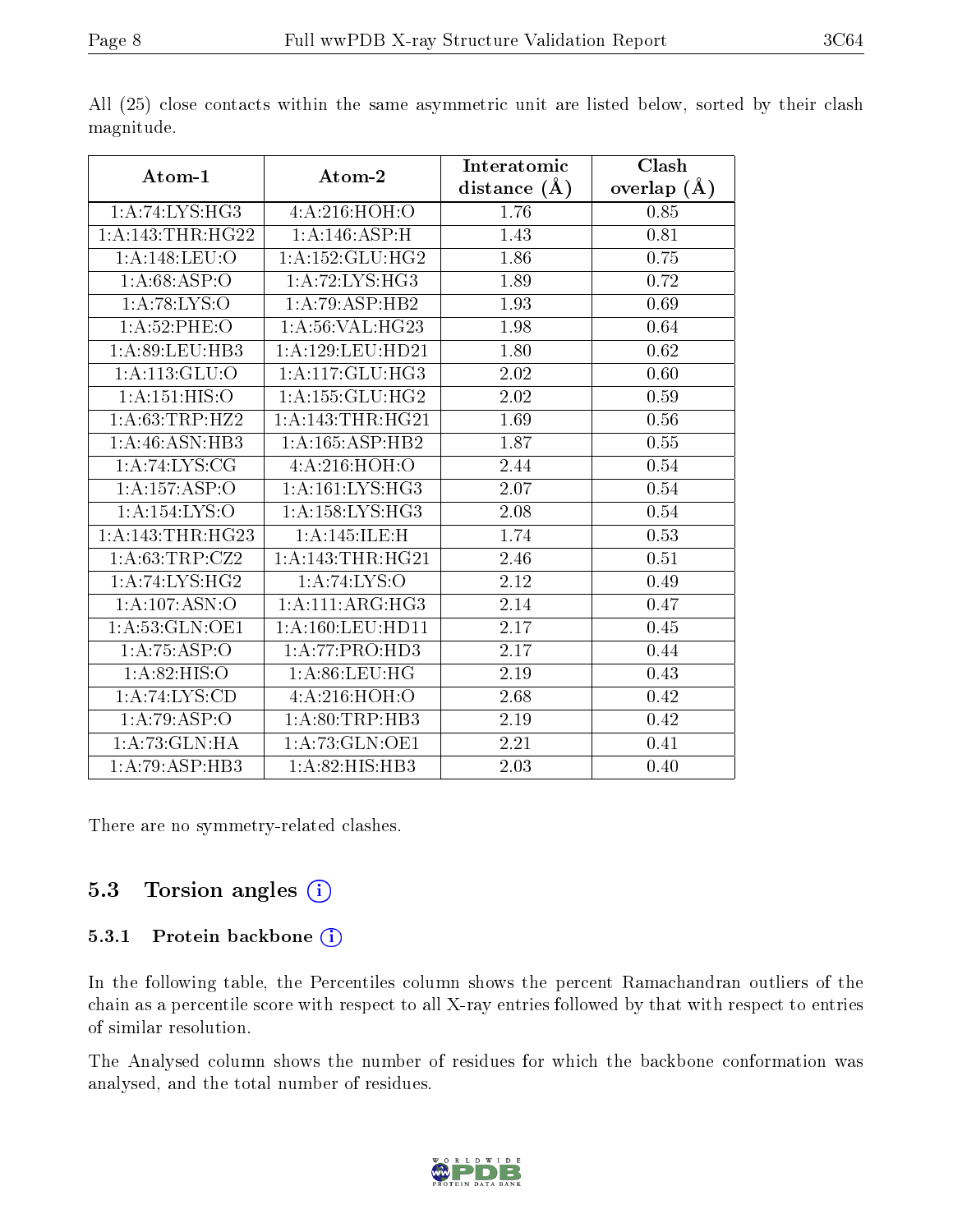| Mol   Chain | Analysed                                                                       |  | Favoured   Allowed   Outliers   Percentiles |
|-------------|--------------------------------------------------------------------------------|--|---------------------------------------------|
|             | $\mid$ 148/179 (83%) $\mid$ 142 (96%) $\mid$ 4 (3%) $\mid$ 2 (1%) $\mid$ 11 15 |  |                                             |

All (2) Ramachandran outliers are listed below:

| Mol | ${\rm Chain}$ | $\operatorname{Res}% \left( \mathcal{N}\right) \equiv\operatorname{Res}(\mathcal{N}_{0})\cap\mathcal{N}_{1}$ | L'ype |
|-----|---------------|--------------------------------------------------------------------------------------------------------------|-------|
|     |               |                                                                                                              |       |
|     |               |                                                                                                              |       |

#### 5.3.2 Protein sidechains (i)

In the following table, the Percentiles column shows the percent sidechain outliers of the chain as a percentile score with respect to all X-ray entries followed by that with respect to entries of similar resolution.

The Analysed column shows the number of residues for which the sidechain conformation was analysed, and the total number of residues.

| Mol   Chain | Analysed                                | Rotameric   Outliers   Percentiles |  |                       |  |
|-------------|-----------------------------------------|------------------------------------|--|-----------------------|--|
|             | $135/159$ (85\%)   127 (94\%)   8 (6\%) |                                    |  | $\vert$ 19 $\vert$ 32 |  |

All (8) residues with a non-rotameric sidechain are listed below:

| Mol | Chain | Res | <b>Type</b> |
|-----|-------|-----|-------------|
|     | А     | 51  | <b>CYS</b>  |
|     | А     | 77  | <b>PRO</b>  |
|     | А     | 87  | <b>GLN</b>  |
|     | А     | 89  | <b>LEU</b>  |
|     | А     | 95  | LEU         |
|     | А     | 96  | LEU         |
|     |       | 118 | <b>GLN</b>  |
|     |       | 143 | THR         |

Some sidechains can be flipped to improve hydrogen bonding and reduce clashes. All (1) such sidechains are listed below:

| Mol | Chain   Res | Type |
|-----|-------------|------|
|     |             |      |

#### $5.3.3$  RNA  $(i)$

There are no RNA molecules in this entry.

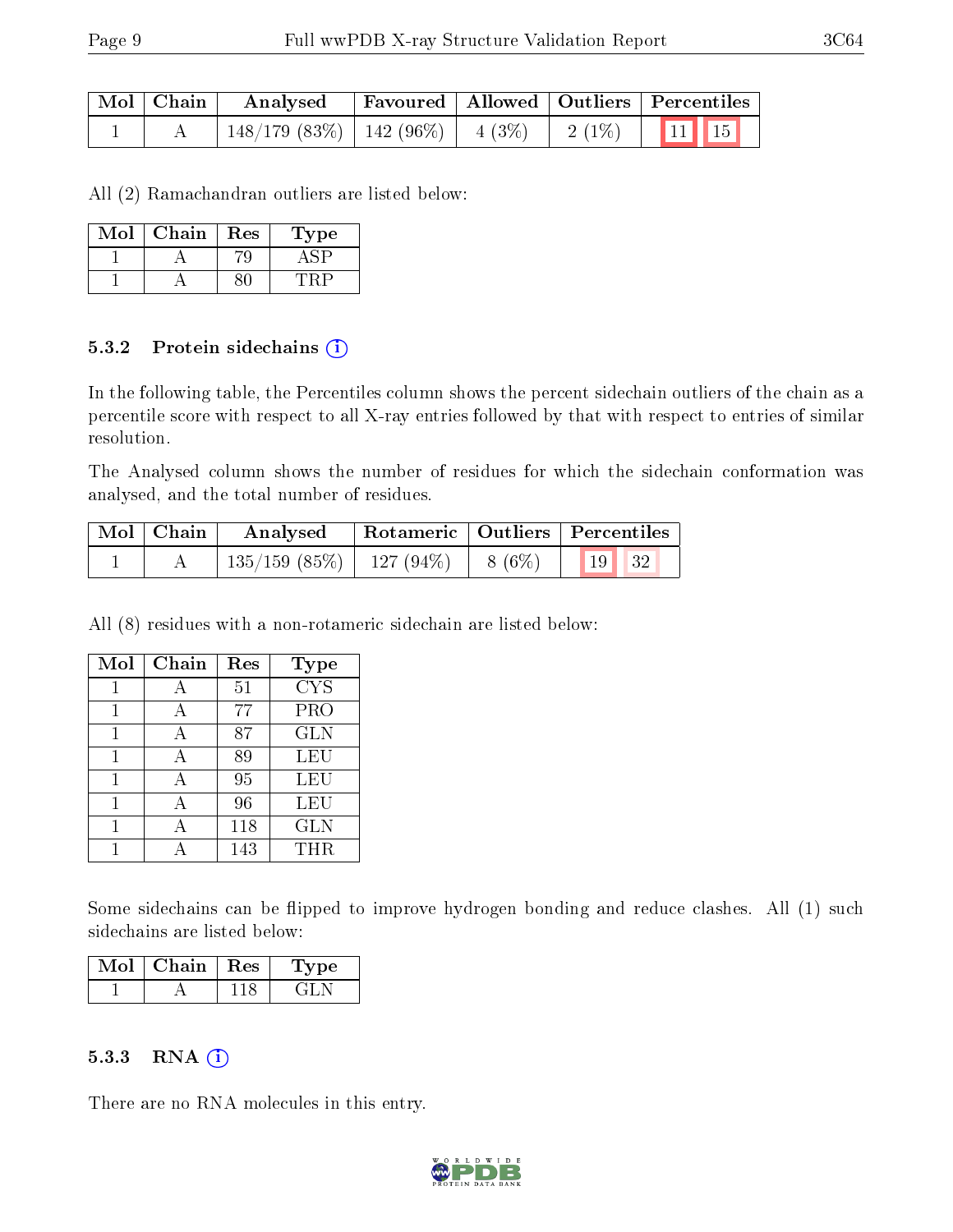### 5.4 Non-standard residues in protein, DNA, RNA chains (i)

There are no non-standard protein/DNA/RNA residues in this entry.

### 5.5 Carbohydrates (i)

There are no carbohydrates in this entry.

### 5.6 Ligand geometry (i)

Of 2 ligands modelled in this entry, 1 is monoatomic - leaving 1 for Mogul analysis.

In the following table, the Counts columns list the number of bonds (or angles) for which Mogul statistics could be retrieved, the number of bonds (or angles) that are observed in the model and the number of bonds (or angles) that are dened in the Chemical Component Dictionary. The Link column lists molecule types, if any, to which the group is linked. The Z score for a bond length (or angle) is the number of standard deviations the observed value is removed from the expected value. A bond length (or angle) with  $|Z| > 2$  is considered an outlier worth inspection. RMSZ is the root-mean-square of all Z scores of the bond lengths (or angles).

| $\bf{Mol}$ |     | $\mid$ Type $\mid$ Chain $\mid$ Res $\mid$ Link $\mid$ |     |            | Bond lengths |         |               | Bond angles |         |
|------------|-----|--------------------------------------------------------|-----|------------|--------------|---------|---------------|-------------|---------|
|            |     |                                                        |     | Counts     | † RMSZ∣      | #Z  > 2 | Counts   RMSZ |             | $\# Z $ |
|            | PG4 |                                                        | 301 | 12, 12, 12 | 0.98         |         | 11,11,11      | 2.19        | 3(27%)  |

In the following table, the Chirals column lists the number of chiral outliers, the number of chiral centers analysed, the number of these observed in the model and the number defined in the Chemical Component Dictionary. Similar counts are reported in the Torsion and Rings columns. '-' means no outliers of that kind were identified.

|     |     |        | Mol   Type   Chain   Res   Link   Chirals | Torsions Rings              |  |
|-----|-----|--------|-------------------------------------------|-----------------------------|--|
| PG4 | 301 | $\sim$ | $\sim$                                    | $\mid 3/10/10/10 \mid \mid$ |  |

There are no bond length outliers.

All (3) bond angle outliers are listed below:

| Mol | $\mid$ Chain $\mid$ Res $\mid$ Type $\mid$ |     | Atoms                          | Z | Observed $(^\circ)$   Ideal $(^\circ)$ |        |
|-----|--------------------------------------------|-----|--------------------------------|---|----------------------------------------|--------|
|     |                                            | 301 | $PG4 \mid O2-C2-C1 \mid -4.52$ |   | 90.19                                  | 110 07 |
|     |                                            | 301 | $PG4 \mid O4-C6-C5 \mid -3.29$ |   | 95.58                                  | 110.39 |
|     |                                            | 301 | $PG4 \mid C3-O2-C2 \mid -3.06$ |   | 100.04                                 | 113.29 |

There are no chirality outliers.

All (3) torsion outliers are listed below:

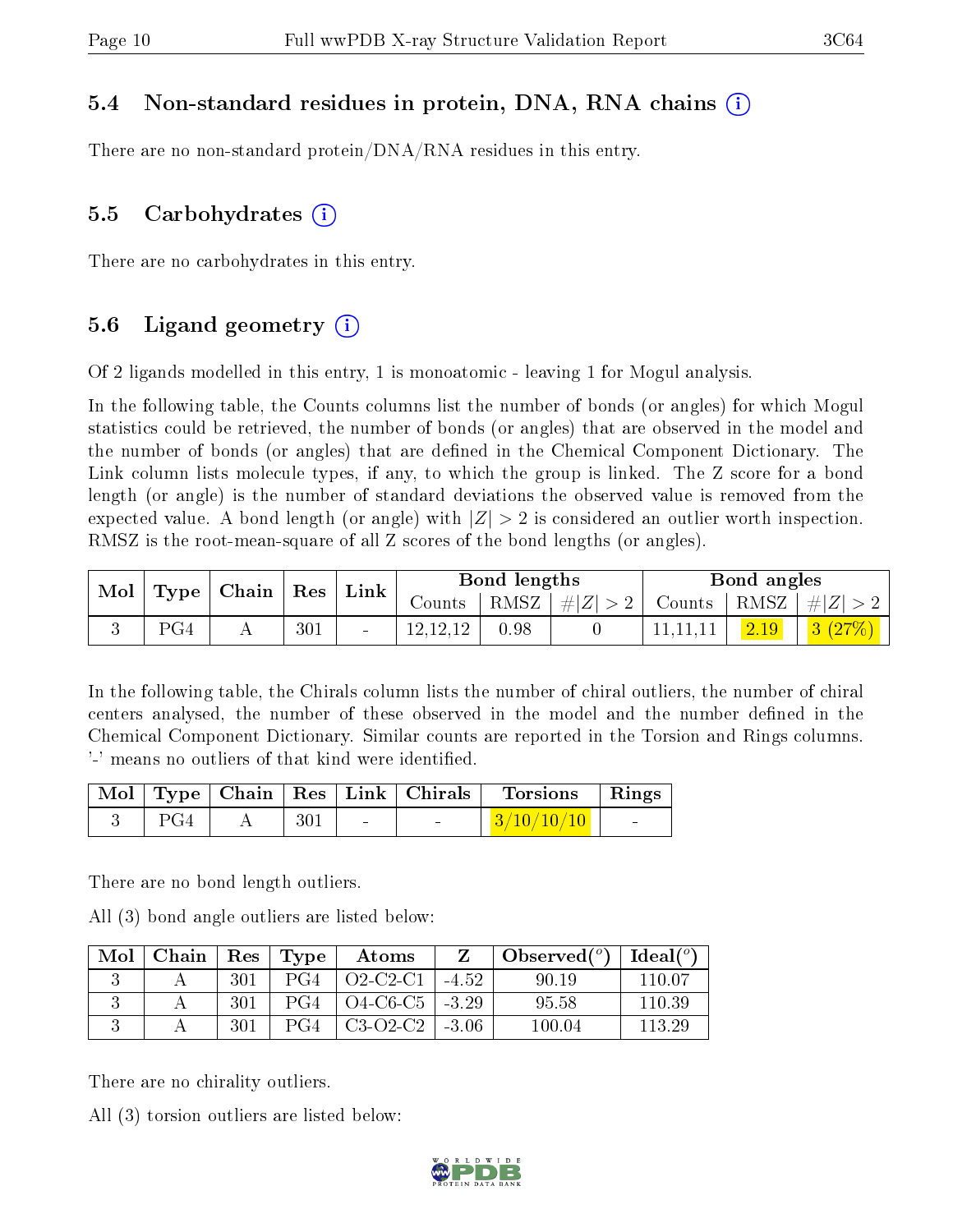| Mol   Chain |      | Res   Type | Atoms       |
|-------------|------|------------|-------------|
|             | -301 | PG4        | O3-C5-C6-O4 |
|             | -301 | PG4        | 04-C7-C8-O5 |
|             | -301 | PG4        | Q2-C3-C4-Q3 |

There are no ring outliers.

No monomer is involved in short contacts.

### 5.7 [O](https://www.wwpdb.org/validation/2017/XrayValidationReportHelp#nonstandard_residues_and_ligands)ther polymers (i)

There are no such residues in this entry.

### 5.8 Polymer linkage issues (i)

There are no chain breaks in this entry.

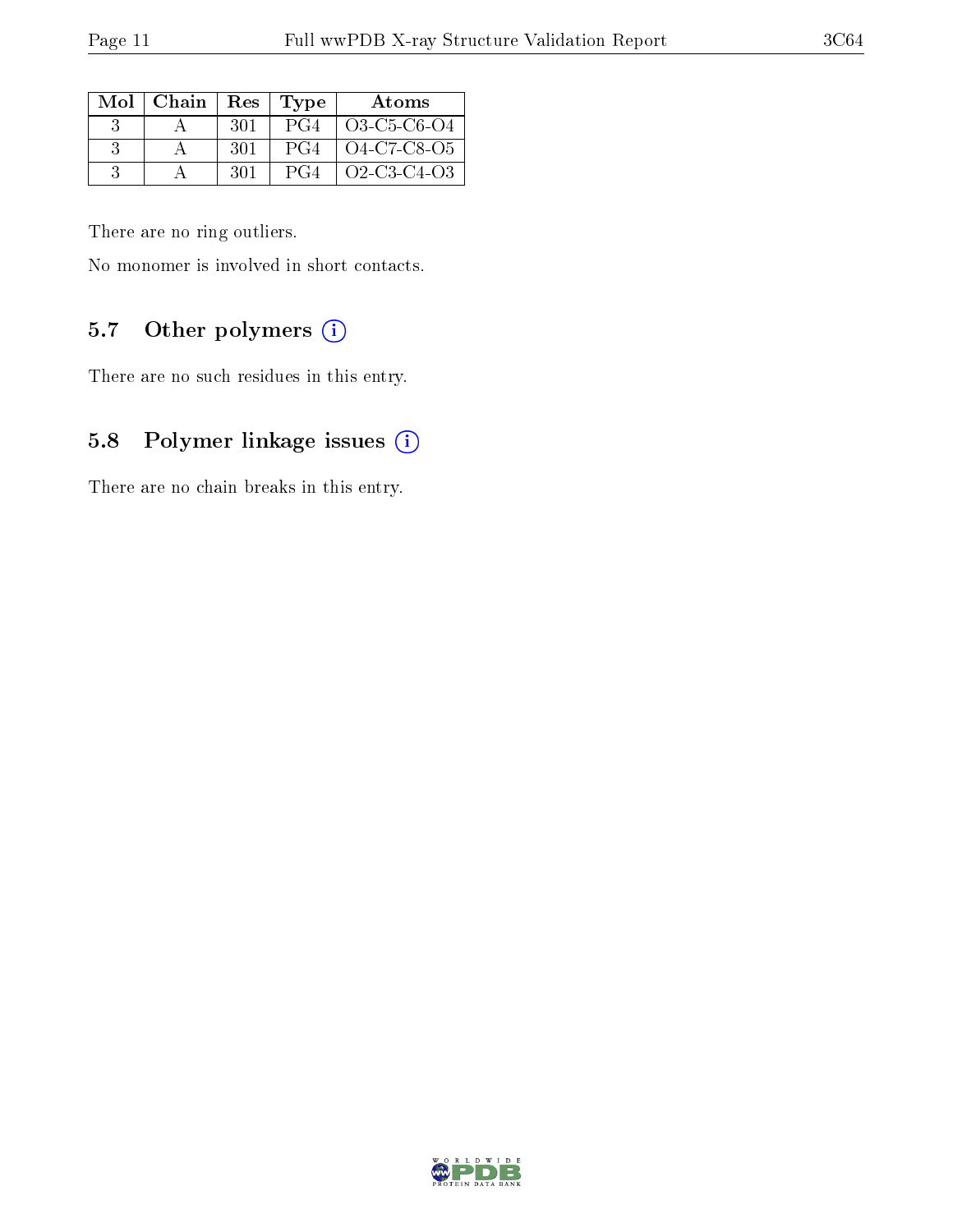## 6 Fit of model and data  $(i)$

## 6.1 Protein, DNA and RNA chains  $(i)$

In the following table, the column labelled  $#RSRZ> 2'$  contains the number (and percentage) of RSRZ outliers, followed by percent RSRZ outliers for the chain as percentile scores relative to all X-ray entries and entries of similar resolution. The OWAB column contains the minimum, median,  $95<sup>th</sup>$  percentile and maximum values of the occupancy-weighted average B-factor per residue. The column labelled ' $Q< 0.9$ ' lists the number of (and percentage) of residues with an average occupancy less than 0.9.

| $\mid$ Mol $\mid$ Chain | Analysed           | $^{\prime}$ <rsrz> <math>_{\rm +}</math></rsrz> | $\rm \#RSRZ{>}2$ |  | $\vert$ OWAB( $\rm \AA^2)$ $\vert$ Q<0.9 |                                                                                                |  |
|-------------------------|--------------------|-------------------------------------------------|------------------|--|------------------------------------------|------------------------------------------------------------------------------------------------|--|
|                         | $^+$ 152/179 (84%) | $-0.04$                                         |                  |  |                                          | $\begin{array}{ c c c c c c c c } \hline 15 & 9\% & 7 & 6 & 14, 31, 89, 96 \hline \end{array}$ |  |

All (15) RSRZ outliers are listed below:

| Mol            | Chain            | Res | <b>Type</b> | <b>RSRZ</b> |
|----------------|------------------|-----|-------------|-------------|
| 1              | А                | 165 | <b>ASP</b>  | 6.3         |
| $\overline{1}$ | $\boldsymbol{A}$ | 76  | ILE         | 4.2         |
| $\mathbf{1}$   | А                | 166 | ASP         | 3.9         |
| 1              | А                | 75  | ASP         | 3.7         |
| $\mathbf{1}$   | A                | 77  | PRO         | 3.4         |
| $\mathbf{1}$   | А                | 164 | THR         | $3.4\,$     |
| $\mathbf{1}$   | А                | 158 | <b>LYS</b>  | 3.4         |
| $\overline{1}$ | $\bf{A}$         | 80  | TRP         | 2.9         |
| $\mathbf{1}$   | $\overline{A}$   | 161 | <b>LYS</b>  | 2.7         |
| $\overline{1}$ | А                | 46  | <b>ASN</b>  | 2.7         |
| $\overline{1}$ | $\bf{A}$         | 162 | THR         | 2.7         |
| $\overline{1}$ | $\overline{A}$   | 78  | LYS         | 2.6         |
| $\overline{1}$ | А                | 167 | THR         | 2.4         |
| 1              | $\overline{A}$   | 72  | <b>LYS</b>  | 2.3         |
| $\overline{1}$ | А                | 74  | <b>LYS</b>  | 2.3         |

### 6.2 Non-standard residues in protein, DNA, RNA chains (i)

There are no non-standard protein/DNA/RNA residues in this entry.

### 6.3 Carbohydrates  $(i)$

There are no carbohydrates in this entry.